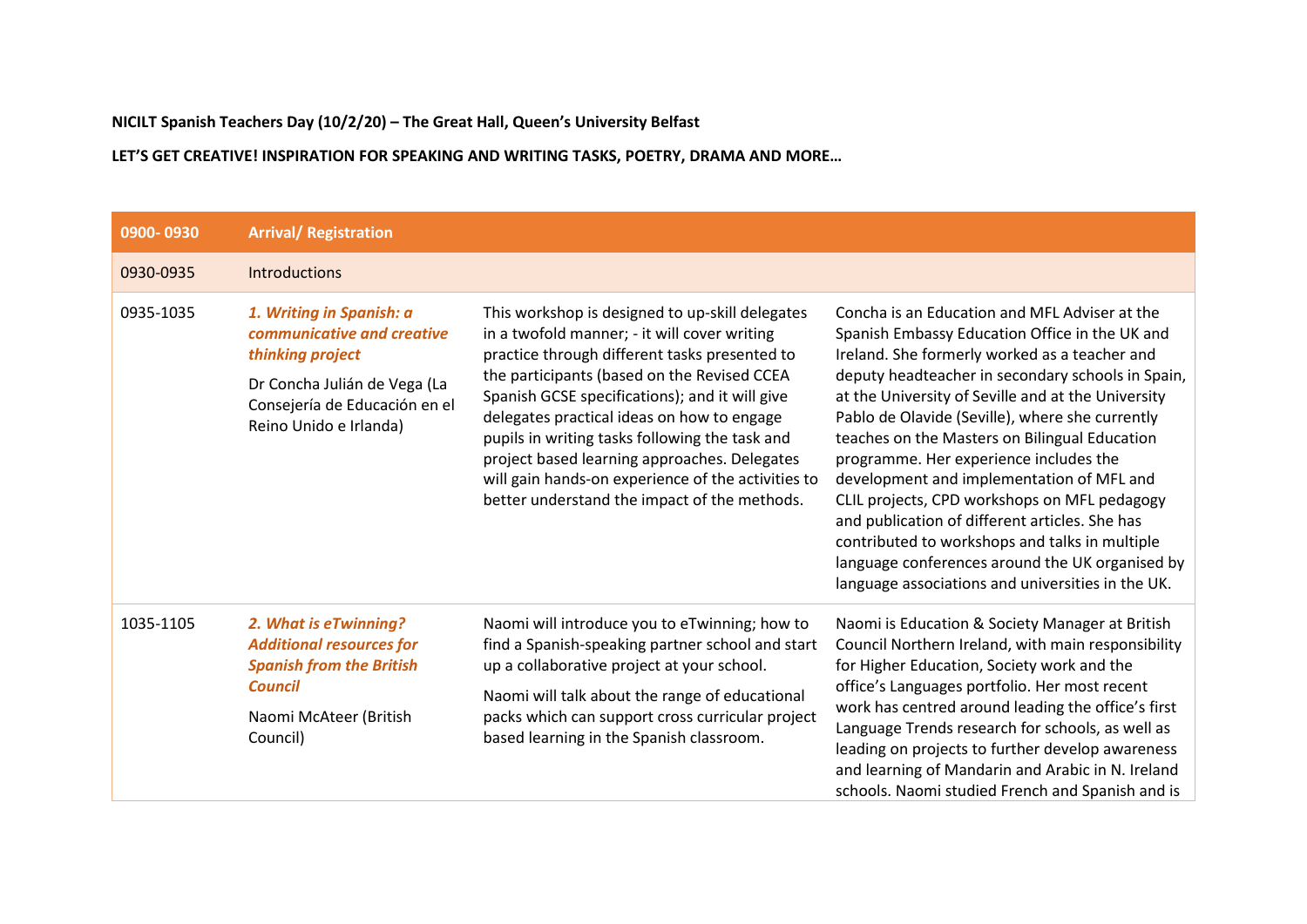|           |                                                                                                                                                        |                                                                                                                                                                                                                                                                                                                                                                                                                                                                                                                                                                                                                                                    | a qualified Conference Interpreter, and worked<br>briefly in DG Interpretation at the European<br>Commission prior to joining British Council N.<br>Ireland.                                                                                                                                                                                                                                                                                                                                                                                                                                                                                                                   |
|-----------|--------------------------------------------------------------------------------------------------------------------------------------------------------|----------------------------------------------------------------------------------------------------------------------------------------------------------------------------------------------------------------------------------------------------------------------------------------------------------------------------------------------------------------------------------------------------------------------------------------------------------------------------------------------------------------------------------------------------------------------------------------------------------------------------------------------------|--------------------------------------------------------------------------------------------------------------------------------------------------------------------------------------------------------------------------------------------------------------------------------------------------------------------------------------------------------------------------------------------------------------------------------------------------------------------------------------------------------------------------------------------------------------------------------------------------------------------------------------------------------------------------------|
| 1105-1130 | <b>Break</b>                                                                                                                                           |                                                                                                                                                                                                                                                                                                                                                                                                                                                                                                                                                                                                                                                    |                                                                                                                                                                                                                                                                                                                                                                                                                                                                                                                                                                                                                                                                                |
| 1130-1230 | 3. Speed dating activities to<br>improve speaking and<br>grammar skills<br>Ximena Arias-Manzano SFHEA,<br>MAEd, PGCFHE, BAEd.<br>(The Open University) | Are you looking for inspiration to help you teach<br>role-plays and conversation at GCSE level?<br>Ximena will present a variety of options which<br>can be used in 'speed dating' activities to<br>provide sufficient scaffolding to enable students<br>to embed grammatical structures and<br>vocabulary in their long term memory. Using<br>the core vocabulary and structures lists from<br>the Revised CCEA Spanish GCSE specifications,<br>we will explore and exploit various topics in a<br>fun and interactive way, with participants taking<br>on the role of the pupils to put into practice<br>strategies to be used in the classroom. | Ximena is an academic and Staff Tutor at the<br>Open University's School of Languages and<br>Applied Linguistics; a teacher-trainer as well as a<br>Spanish language teacher at Queen's University<br>Belfast. Ximena has recently been awarded Senior<br>Fellowship of the Higher Education Academy. At<br>the OU she is involved in the design and<br>production of course materials; she is co-author<br>of module material in Spanish and critical reader<br>for material in Italian and Mandarin Chinese. Her<br>areas of research interests are on Multilingualism,<br>Teaching languages through the medium of games<br>and Teaching languages to adults with Dyslexia. |
| 1230-1330 | 4. Fun with poetry in the<br><b>Spanish classroom</b><br>Dr Concha Julián de Vega                                                                      | Poetry can be a powerful resource to use with<br>pupils as this lyrical genre appeals to the<br>affective side of language learning; -<br>transmitting culture, feelings and moods. The<br>session will give you ideas to encourage your<br>pupils to use vocabulary and grammar in a more<br>creative way to ultimately improve their<br>listening, reading, writing and speaking skills in a<br>supportive and relaxed atmosphere.<br>Participants will also gain greater insight into<br>the capacity for communication whilst playing<br>with the language through poetry.                                                                     |                                                                                                                                                                                                                                                                                                                                                                                                                                                                                                                                                                                                                                                                                |